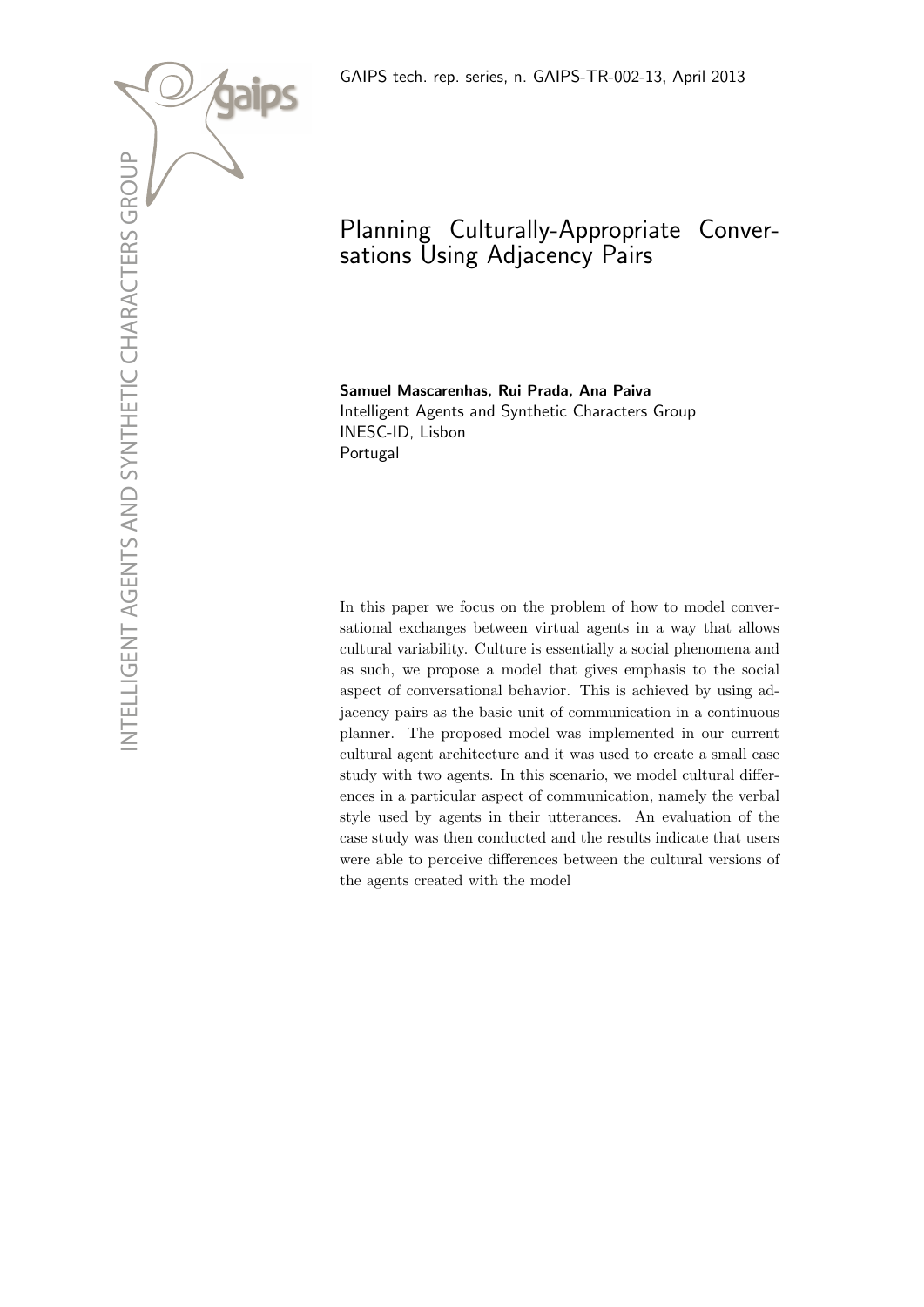# **Contents**

| $\mathbf{1}$ | Introduction                                                                               | $\mathbf{1}$                     |
|--------------|--------------------------------------------------------------------------------------------|----------------------------------|
| $\bf{2}$     | <b>Background on Culture</b><br>Cultural differences in verbal communication styles<br>2.1 | $\bf{2}$<br>3                    |
| 3            | <b>Planning Dialog Exchanges</b><br>Modelling Adjacency Pairs<br>3.1                       | 3<br>5                           |
|              | 4 Integrating Adjacency Pairs in a Cultural Agent Architecture                             | 7                                |
| 5            | Case Study                                                                                 | 9                                |
| 6            | Evaluation<br>6.1<br>6.2<br>6.2.1<br>Appropriateness of verbal styles<br>6.2.2<br>6.2.3    | 10<br>10<br>11<br>11<br>12<br>12 |
| 7            | <b>Related Work</b>                                                                        | 12                               |
| 8            | Conclusion                                                                                 | 13                               |

### GAIPS/INESC-ID

TagusPark, Edifício IST Av. Prof. Dr. Cavaco Silva 2780-990 Porto Salvo Portugal

Tel.:  $+351\ 214\ 233\ 508$ Fax: +351 214 233 290 http://gaips.inesc-id.pt/

### Corresponding author: Samuel Mascarenhas

E-mail: samuel.mascarenhas@gaips. inesc-id.pt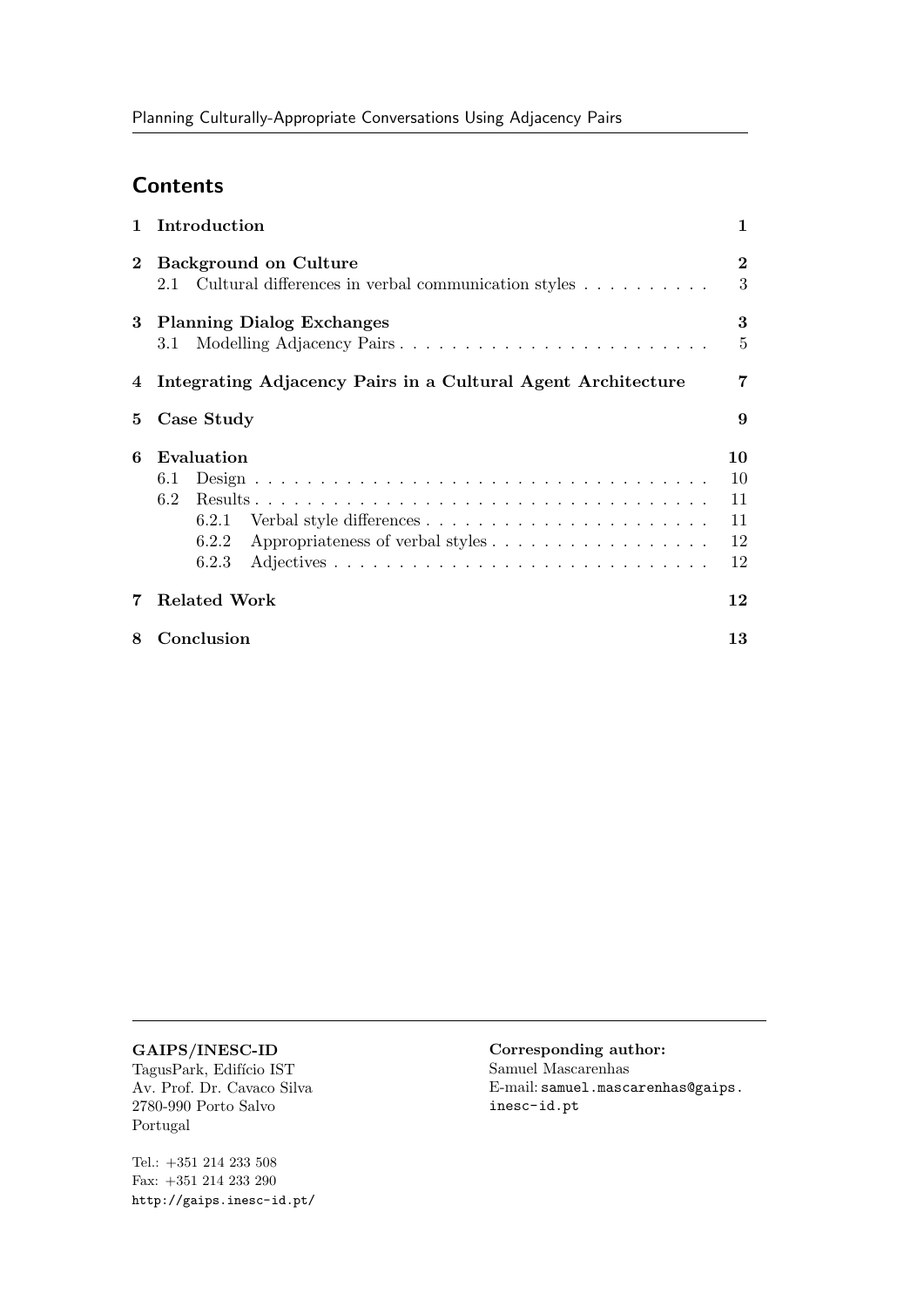# 1 Introduction

Nowadays, intercultural exchanges are becoming a normal part of our life. On one hand, between-society contacts have increased due to the globalisation of industry, entertainment, education and leisure pursuits. On the other hand, within-society contacts are also increasing due to the rising number of immigrants and refugees in certain nations. As such, cultural misunderstandings between individuals from a different cultural background are bound to happen significantly more often. Some of these misunderstandings might lead to unresolved conflicts that will result in negative outcomes, including discrimination.

The research presented in this paper was done in the context of an international project named ecute<sup>1</sup> that proposes an approach for education in cultural understanding based on the use of Virtual Learning Environments (VLEs). This approach seems promising as a virtual environment allows the user to face complicated intercultural situations by interacting with autonomous agents that can simulate cultural differences in their behaviour. Moreover, the user can feel safe when interacting with such agents as his/her actions will not have consequences outside the virtual world.

Despite the advantages, the creation of agents that are able to simulate differences found in human cultures is still a serious challenge far from being solved. Currently, most virtual environments designed for intercultural training, such as TLTS [16], Elect BiLat [8], or Second China [7] have focused on training specific practices of a target culture such as spoken language, gestures, and particular norms. Differently, our goal is to develop an agent architecture that allows us to simulate cultural differences associated to more general patterns of behaviour and reasoning, grounded on anthropological theories and studies of cultural variability.

As part of our overall goal, in this paper we present a communication model for agents that is suitable for integrating cultural differences. One of the most common approaches to model dialogue in a BDI architecture is to use speech acts as the basic unit of conversation, based on the theoretical work of Searle [24]. The key point about speech act theory is that speaking is not just a transmission of information, it is a form of acting upon the world. Following this notion, initial work on AI planners have proposed to implement speech acts as regular plan operators [1, 2]. As such, they are similarly defined by a set of preconditions and a set of effects.

An important advantage of considering speech acts as regular actions is that it allows a planner to naturally interleave spoken utterances with physical acts. However, there are some defiable issues with using speech acts for planning social communication. Namely, in speech act theory, the emphasis is on the effects of an individual action performed by a single individual. Yet, how can these effects be determined without considering the reaction of the hearer? To address this issue, research on conversational analysis has proposed the notion of adjacency pairs as the basic unit of conversation. Similar to speech acts, adjacency pairs is an action-based view of language, but the emphasis is on social rather than individual action [11].

Since culture is essentially a social phenomena we implemented in our agent architecture a communication model that is based on the notion of adjacency pairs. The model is integrated with a continuous planner that is capable of dynamically

 $1$ www.ecute.eu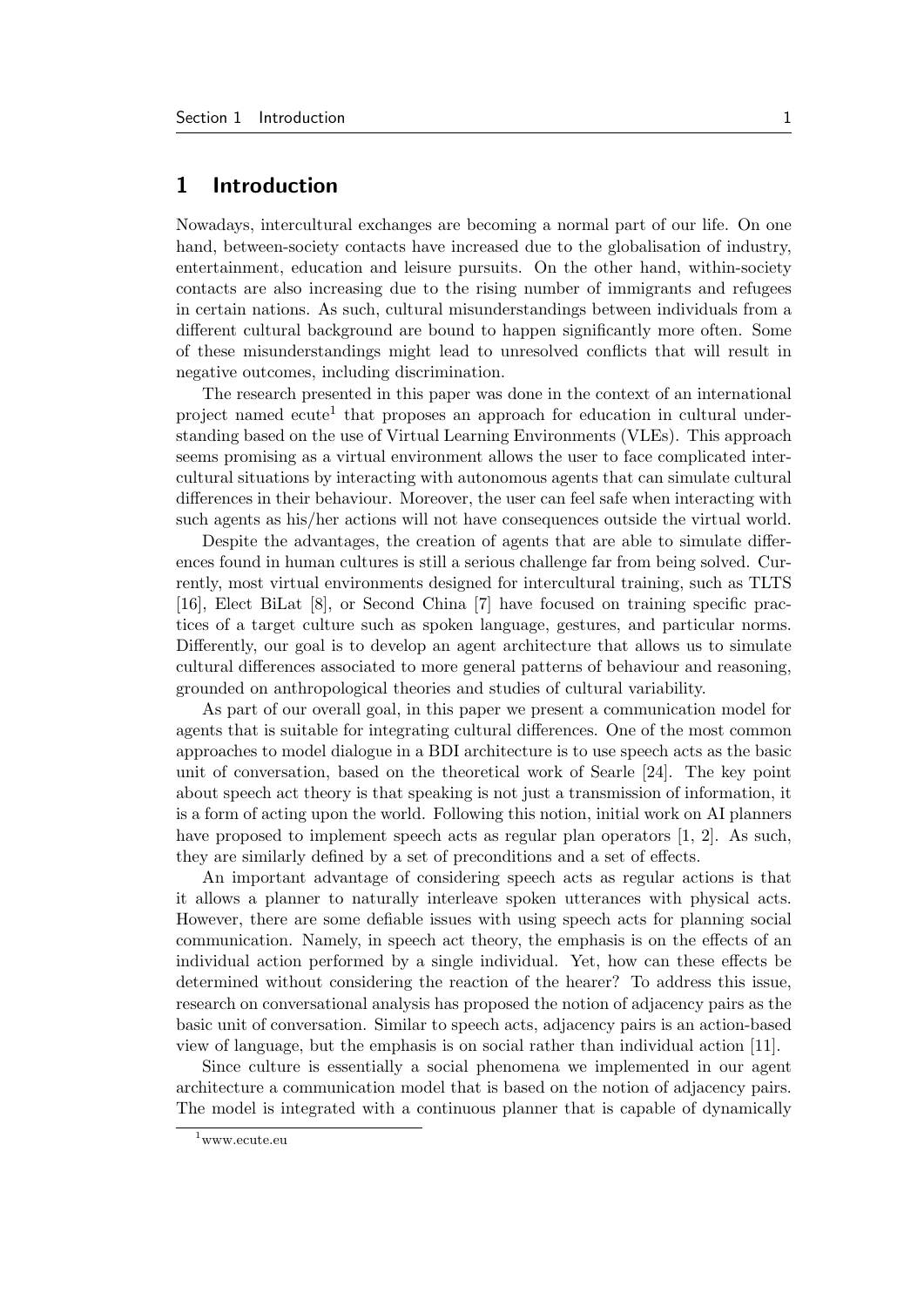building plans that may or may not include dialog actions. Using the implemented model we created a simple scenario that explores cultural differences in a particular aspect of communication, namely the verbal style employed by the agents. As stated in [27] cultures exhibit a different general preference for certain verbal styles over others. As such we created two cultural versions of a group composed by two agents that only differed on the verbal style employed. The differences in the verbal styles chosen are linked to a dimensional model of cultural variability across nations [10]. A user study was then conducted to determine how users would perceive the two different versions. The main hypothesis of the study was that the conversation would be perceived as more appropriate in the version where the verbal style preference is congruent with the one observed in the user's culture.

The outline of this paper is described as follows. In section 2 we present some background on culture, focusing on cultural differences related to verbal styles in communication. In section 3, our communication model based on adjacency pairs is presented, followed by its integration in our current agent architecture in section 4. In section 5, the design of the case study used to perform the evaluation is discussed and the results obtained are discussed in section 6. Afterwards, we discuss some related work on integrating cultural aspects in autonomous agents. Finally we draw some conclusions and present some future work.

# 2 Background on Culture

The notion of culture is a very complex one with a multitude of possible definitions [18]. Nevertheless, House et al. [12] affirms that "despite lack of consensus among scholars, there are several essential common threads that run throughout the various conceptualisations and definitions of the construct generally referred to as culture." He argues that culture often refers to "collectivities in which the members share several psychological commonalities - assumptions, beliefs, values, interpretations of events (meanings), social identities, and motives - and abide by a set of shared norms in a common manner."

One of the most influential studies on national cultural variability was done by Hofstede [9]. From that study four cultural dimensions were derived: (1) individualism vs collectivism, (2) power distance, (3) uncertainty avoidance and (4) masculinity vs femininity. Later, two additional dimensions were found and added to the theory [10], namely, (5) long-term orientation vs short-term orientation and (6) indulgence vs restraint.

Each of these dimensions indicate a different set of general behavioural tendencies that are shared by members of the society and reflect cultural values. For instance, the more individualistic a culture is the more people stress the importance of individual rights. Also, there is a greater expectation that everyone should be responsible only for themselves and their immediate family. Conversely, in highly collectivistic cultures, everyone looks out for one another in exchange for unquestioning loyalty.

Note that these general tendencies should be not considered deterministic, since each individual has his own unique traits that are not necessarily shared with other members of the culture. Still, we argue that this dimensional model is a good basis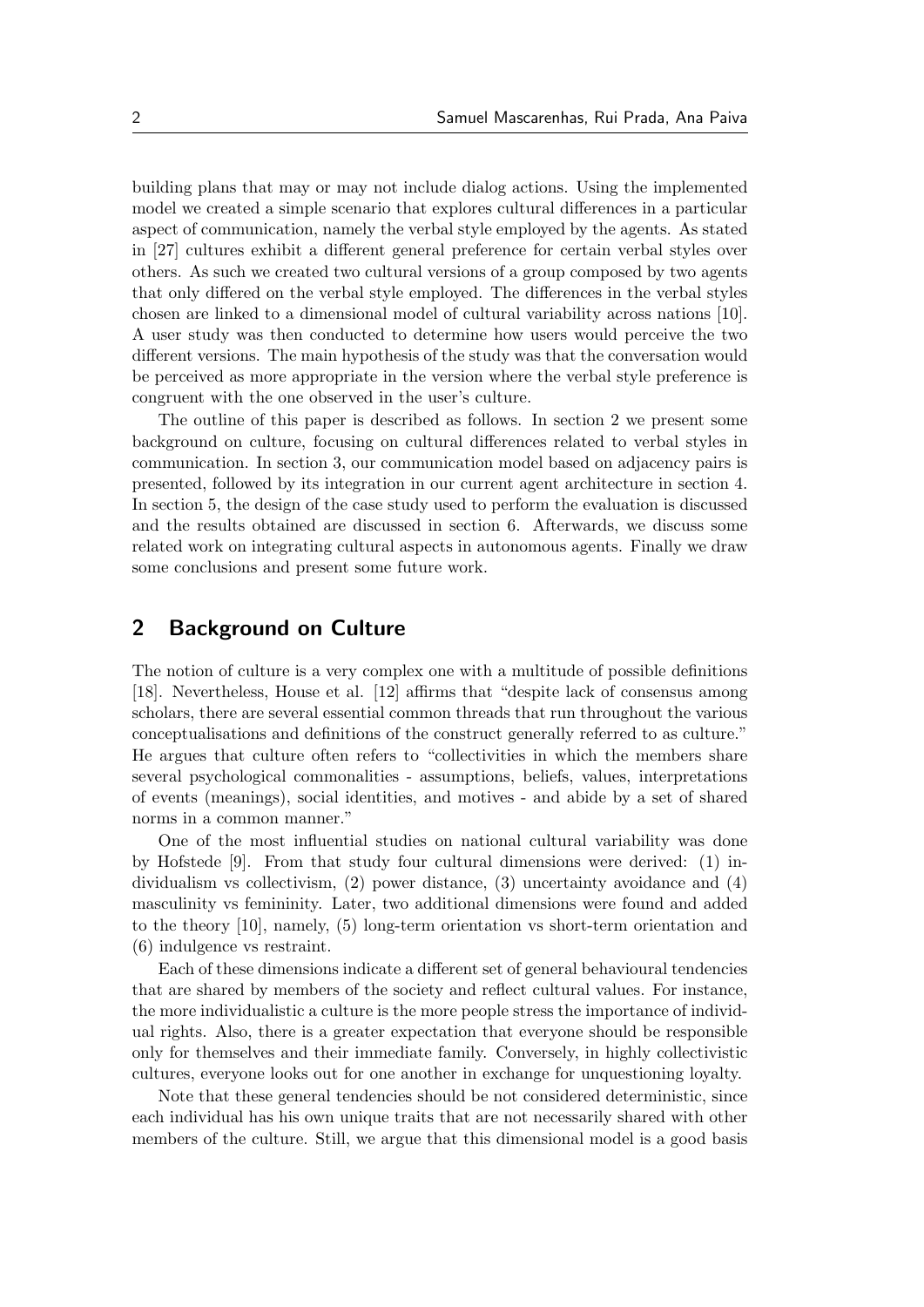for our work given that is has been strongly influential in the field of culture and psychology. It also provides us with a framework to characterise cultural aspects of behaviour that are closely related to the different values of each culture.

### 2.1 Cultural differences in verbal communication styles

In addition to being the vehicle trough which culture is transmitted, language is also in itself a product of culture, being shaped in a way that reflects cultural values. An important example of a strong relationship between language and culture is found in the different preferences for verbal styles across cultures [27]. Different verbal styles reflect different cultural values as they are manifested in the tone of voice, the intention of speaker and the choice of words for transmitting a message. In [27], three different stylistic modes of verbal interaction are identified. They can be summarised as follows.

- Direct vs Indirect refers to the degree to which the content of the message and the tone of voice reveal the speaker's intentions. In the direct verbal style the intentions of the speaker are enunciated in a clear and direct manner. On the other hand, in the indirect style the intention of the speaker is implied rather than being stated in an explicit manner.
- Person-Oriented vs. Status-Oriented these two styles differ on the importance of formality when addressing others. In the person-oriented verbal style, informality and casualness are preferred over formal codes of conduct. Oppositely, in the status-oriented verbal style the status distance of the role relationship between the communicators is emphasised.
- Self-Enhancement vs. Self-Effacement the verbal style of self-enhancement is characterised by a great importance attributed to self-boasting. In this style, individuals are encouraged to talk often about their accomplishments and qualities to others. On the other hand, the self-effacement verbal style emphasises being modest and humble.

Even though individuals from all cultures use each one of these verbal styles for specific situations, different cultures exhibit a different general preference for one style over the other [27]. These general preferences can be associated to different cultural dimensions. For instance, individualistic cultures usually prefer the direct style since a core belief of these cultures is that "honest people speak their mind" [13]. Oppositely, in a collectivistic culture people tend to adopt the indirect style to avoid confrontations and preserve harmony. Concerning the status-oriented style, it is preferred in a culture with a high power distance where "style of speech is formal and acknowledges hierarchical positions. [13]. Finally, one of the key characteristics of feminine cultures is that "everybody is supposed to be modest, soft-spoken and empathetic". As such, the self-effacement verbal style should be preferred in these cultures.

# 3 Planning Dialog Exchanges

One distinguishing characteristic of our cultural agent architecture is that it features a continuous planner that dynamically builds plans to achieve the agent's intentions.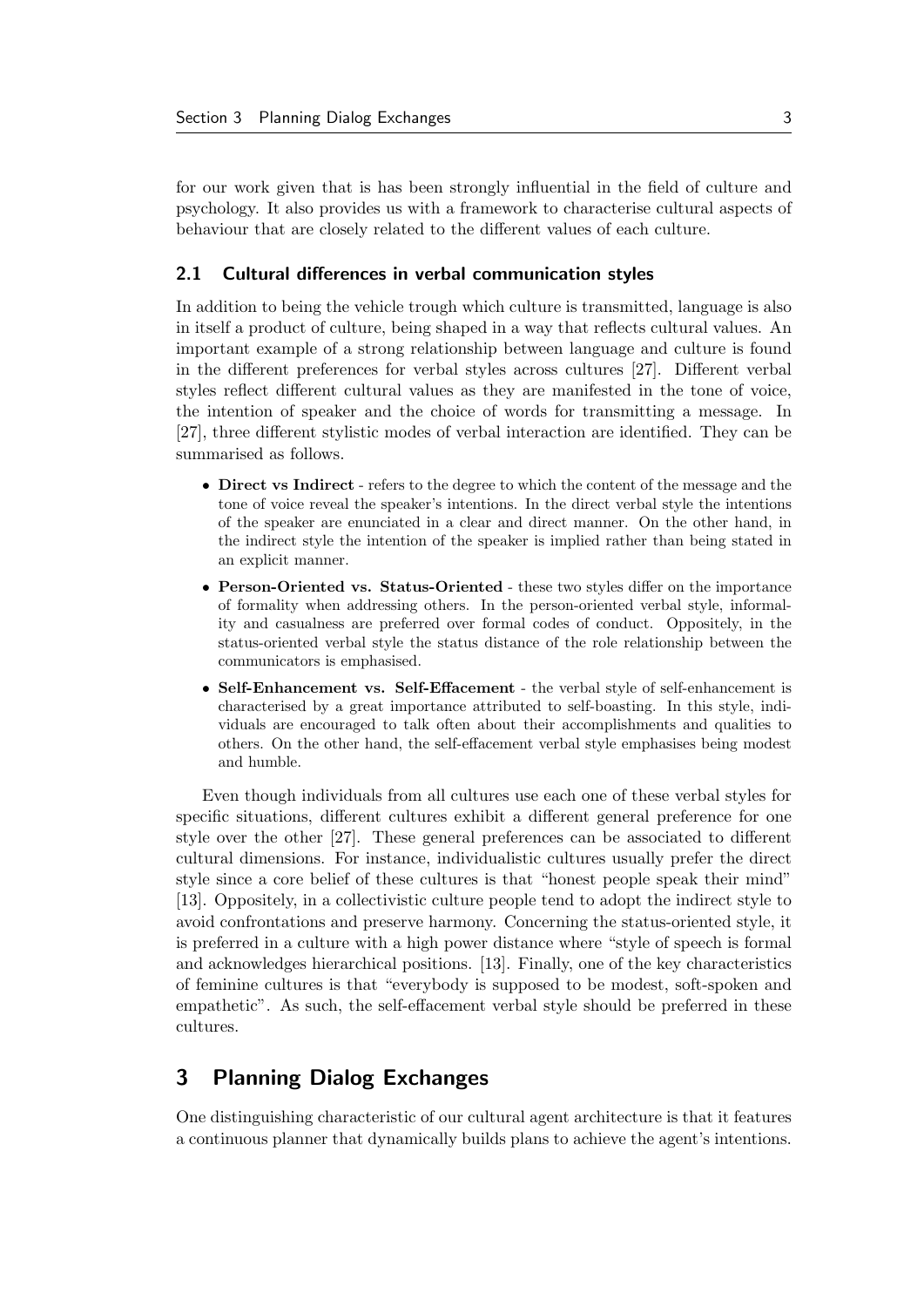As such, to simulate cultural differences in verbal communication, our agents should be capable of planning conversational exchanges in a believable manner. Based on the premise that speaking is acting, initial work on AI planners have proposed to model agent communication by defining speech acts as plan operators [1, 2], i.e. as a triple  $\langle N, P, E \rangle$  in which:

- N corresponds to the name of the operator.
- P is a set of preconditions required to be true for the action to be performed. These are logical conditions which need to be verified in the agent's beliefs.
- E is a set of effects that represents what the agent believes the act will accomplish when performed.

During the past decades, researchers have proposed several taxonomies of possible dialog act types with a set of associated semantics as well as interaction protocols based on those semantics (a well known example is the FIPA-ACL standard). Even though these taxonomies and protocols have been successfully applied to several domains such as e-commerce, air traffic management, among others, they are difficult to use when dealing with domains in which the social aspect of dialog is as important as the practical aspect, if not even more. To deal with these more sociallycomplex domains, researchers frequently end up defining their own set of dialog acts and interaction rules. Consequently, there is an ongoing work on developing new taxonomies for speech acts that aim to be more suited to capture social aspects of conversations [17].

However, regardless of the particular speech act typology, it is always the case that a speech act pertains to a single act performed by a single agent. We argue that this raises some issues in the development of socially intelligent agents. Particularly, when agents have to build their plans dynamically from a set of STRIPS-like operators in order to achieve a goal condition. To better illustrate these issues, consider the following situation between two agents: Ted and Robin. Ted knows that Robin is hosting a party,  $IsHost(Robin, Party)$ , and he would like to get an invitation from her, a goal that can be expressed using the following proposition HasInvitation(Ted,Party). Ted creates an intention to achieve this goal and starts building a valid plan by searching for an operator that has an effect which unifies with the goal condition. Now, how would an adequate speech act be defined for this case? Consider the following example:

### Name: GetInvitation([subject],[target],[activity]) Preconditions: IsHost([target],[activity]) Effects: HasInvitation([subject],[activity])

If the set of variables ([subject], [target], [activity]) is substituted by (Ted, Robin, Party), Ted obtains the desired goal state just by performing this single step: Get-Invitation(Ted,Robin,Party). However, this is an incorrect operator to use. The reason is because it violates the fact that Robin is another autonomous agent with the capacity for deciding whether to invite Ted or not. The effect of HasInvitation(Ted,Party) should not be possible for Ted to achieve by himself. Instead, it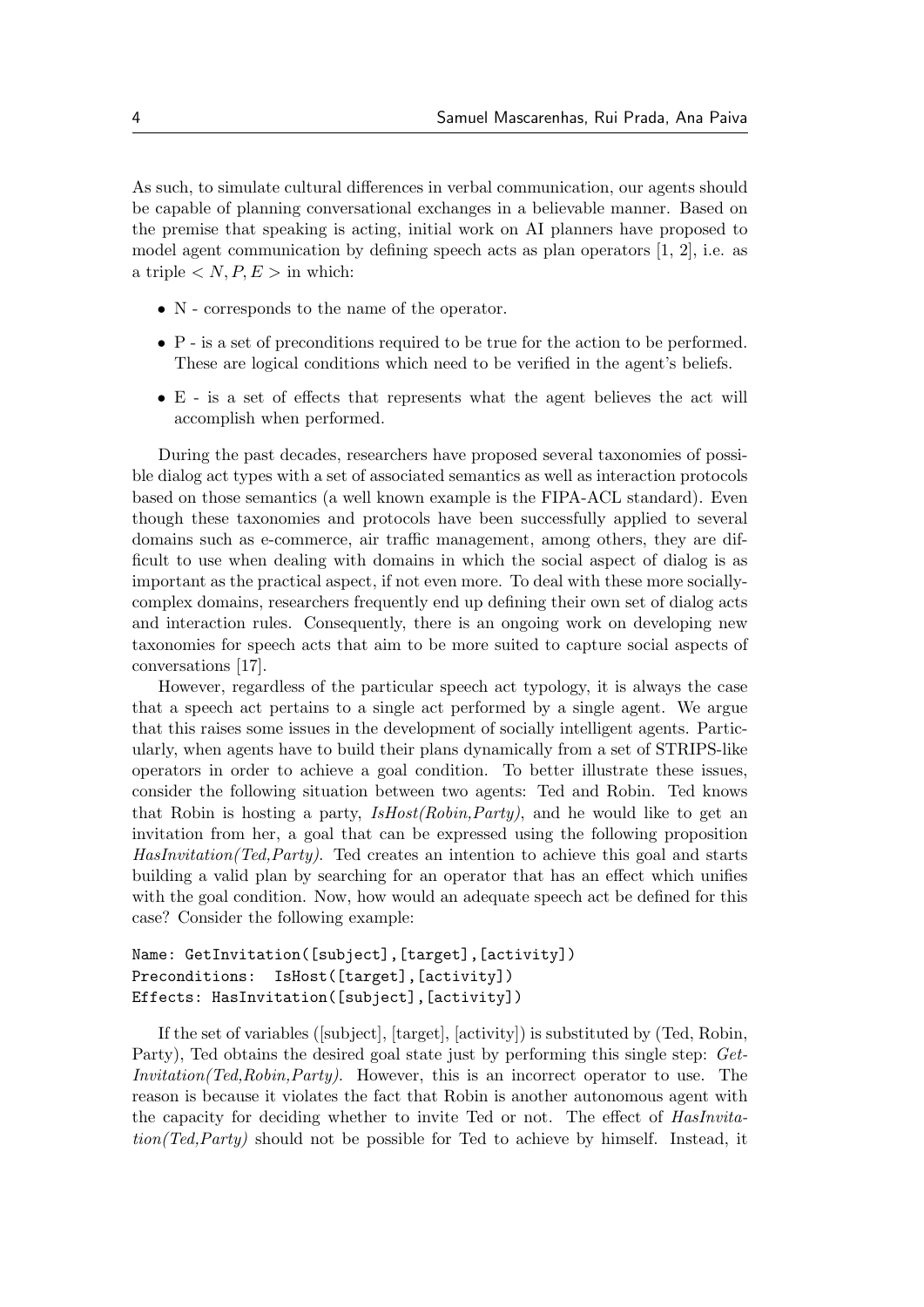should be an effect of an *Invite* speech act performed by Robin. A possible definition for such act would be:

```
Name: Invite([subject],[target],[activity])
Preconditions: IsHost([subject],[activity])
Effects: HasInvitation([target],[activity])
```
Using this definition, the planner adds the step  $Invite(Robin, Ted, Party)$  to be performed by Robin<sup>2</sup>. The resulting plan is considered complete as the added step achieves the goal condition and all of its preconditions are satisfied. But following this plan, Ted will do nothing other than wait for Robin to invite him. Yet, why would Robin suddenly invite Ted, unless she already had a goal to do so? Normally, a better plan for Ted would be for him to express to Robin his desire to be invited to the party, using a speech act like RequestInvitation. However, because the previous plan was already complete, such act is deemed unnecessary by the planner. To solve this, a new precondition needs to be added to the Invite operator; one that requires the performance of the RequestInvitation act beforehand. A possible solution would be:

```
Name: Invite([subject],[target],[activity])
Preconditions: IsHost([subject],[activity]);
               RequestedInvitation([target],
                             [subject],[activity])
Effects: HasInvitation([target],[activity])
```
Using this new operator, the planner is now able to create the desired plan where Ted performs a *RequestInvitation* act and then waits for Robin to perform an Invite act. However, a new problem arises. Because of the added precondition of requiring a request beforehand, the new *Invite* operator can no longer be directly used by Robin if she has a goal to invite Ted on her own initiative. To solve this issue, one needs to define two different operators for the action of inviting, one with the request precondition and another one without it. Although this might be a viable solution for modeling a simple situation it becomes very cumbersome when modeling a rich conversational domain, such as one that aims to explore cultural variability. We argue that these issues are mainly due to the fact that the agent is using individual actions to reason about a conversational goal, unaware that a conversation is inherently a social activity, shaped by all of its participants.

### 3.1 Modelling Adjacency Pairs

The notion of adjacency pair can be useful in solving the aforementioned issues. It is considered to be one of the most significant contributions of conversational analysis, which is a field that focuses on the study of the common everyday competencies that make social interaction possible. Conversational analysts argue that people do not just say anything during an exchange; their utterances are conditioned by what was

<sup>2</sup>For the purpose of these examples, we are assuming the planner always uses the first variable of an operator to identify the agent that should perform the step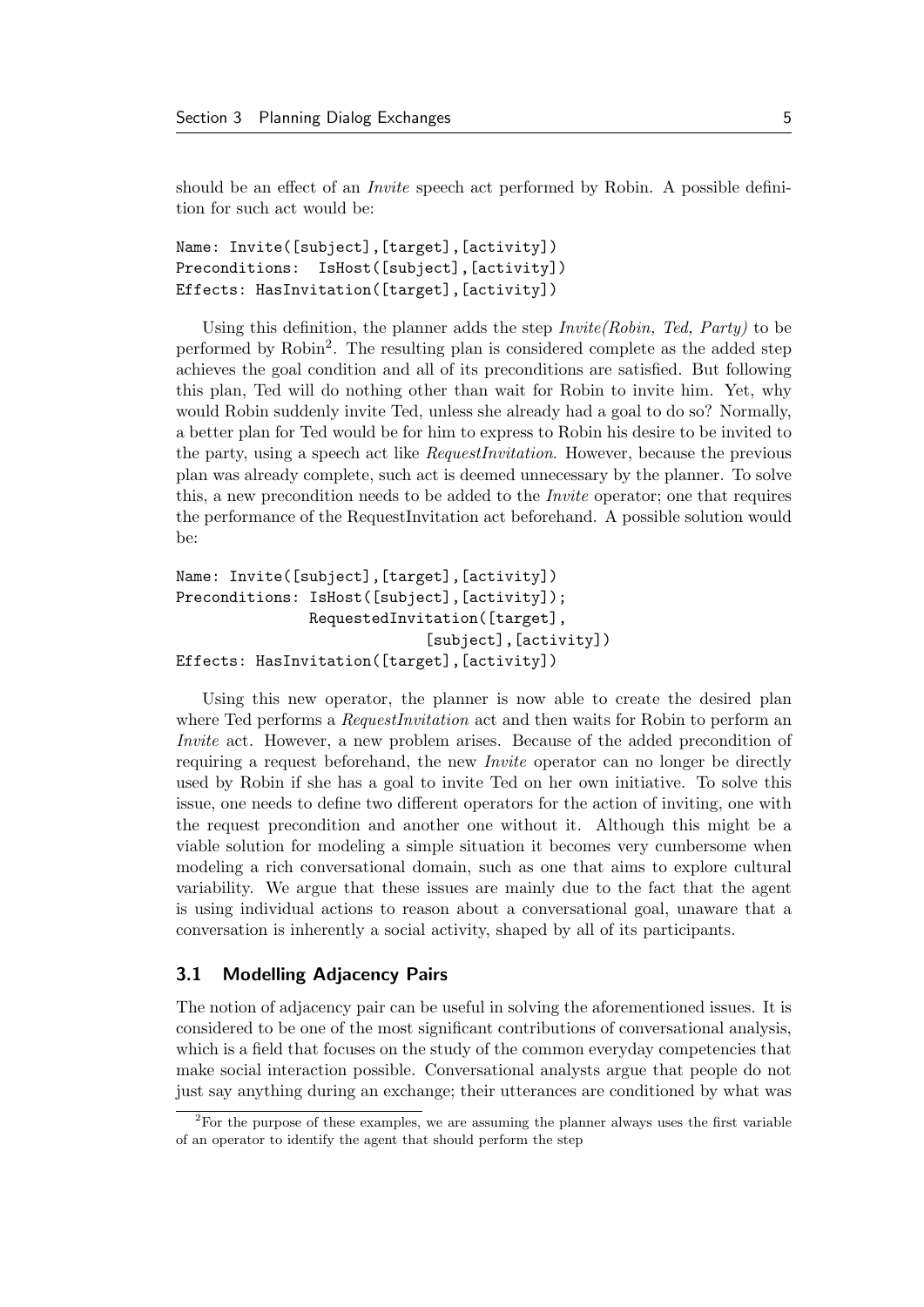said before. For instance, a question presupposes an answer and an invitation is followed by an acceptance or a refusal. These mutually related conversational acts are what constitutes an adjacency pair. According to [23], an adjacency pair is generally defined by having the following characteristics. First, it is composed by two parts, a first-pair part and a second-pair part. Second, each part is spoken by a different individual in a sequential order. Finally, the first part constrains what can occur as the second part. Some examples of adjacency pairs include greeting-greeting, question-answer, offer-accept, request-grant, offer-refusal, and request-denial.

A crucial aspect of adjacency pairs is that they focus on characterizing the conversational exchange itself rather than the individual actions used to constitute that exchange. Yet, similar to speech acts an adjacency pair also counts as an action that affects the state of the world. The difference is that this action is inherently social as one agent alone cannot perform it. With this notion in mind, we propose to use adjacency pairs as operators the planner can choose from. In this manner, a adjacency pair is formally defined as a tuple  $iN, P, F, S, E$ *i*, where:

- N corresponds to the name of the adjacency pair. It associates the adjacency pair with a unique symbol.
- P is a set of preconditions required to be true for the adjacency pair to be performed. These conditions must also specify which agent initiates the pair and which agent the pair is addressed to.
- F specifies the name of the first pair part, which is a dialog act performed by the agent that initiates the pair.
- S corresponds to the name of the second pair part, which is a dialog act expected to be performed by the agent to whom the first part was directed. The execution of this act completes the pair.
- E represents a set of effects the adjacency pair accomplishes if is successfully completed.

By using adjacency pairs as plan operators, the planner can now reason at a higher level of abstraction, looking at the effects of a particular dialog exchange, instead of the effects of the individual acts that compose it. For instance, consider the following example of an adjacency pair in the context of the previous situation between Ted and Robin:

```
Name: AskForInvite-Invite([initiator],[replier],[activity])
Preconditions: IsHost([replier], [activity])
First-Part: AskInvitation([initiator],[replier],[activity])
Second-Part: Invite([replier],[initiator])
Effects: HasInvitation([initiator],[activity])
```
This operator characterizes the conversational sequence where the initiator asks for an invitation to someone and that someone grants it. Compared to the previous individual operators, defining the preconditions and effects for the adjacency pair is much more straightforward task. In this case, the precondition is simply that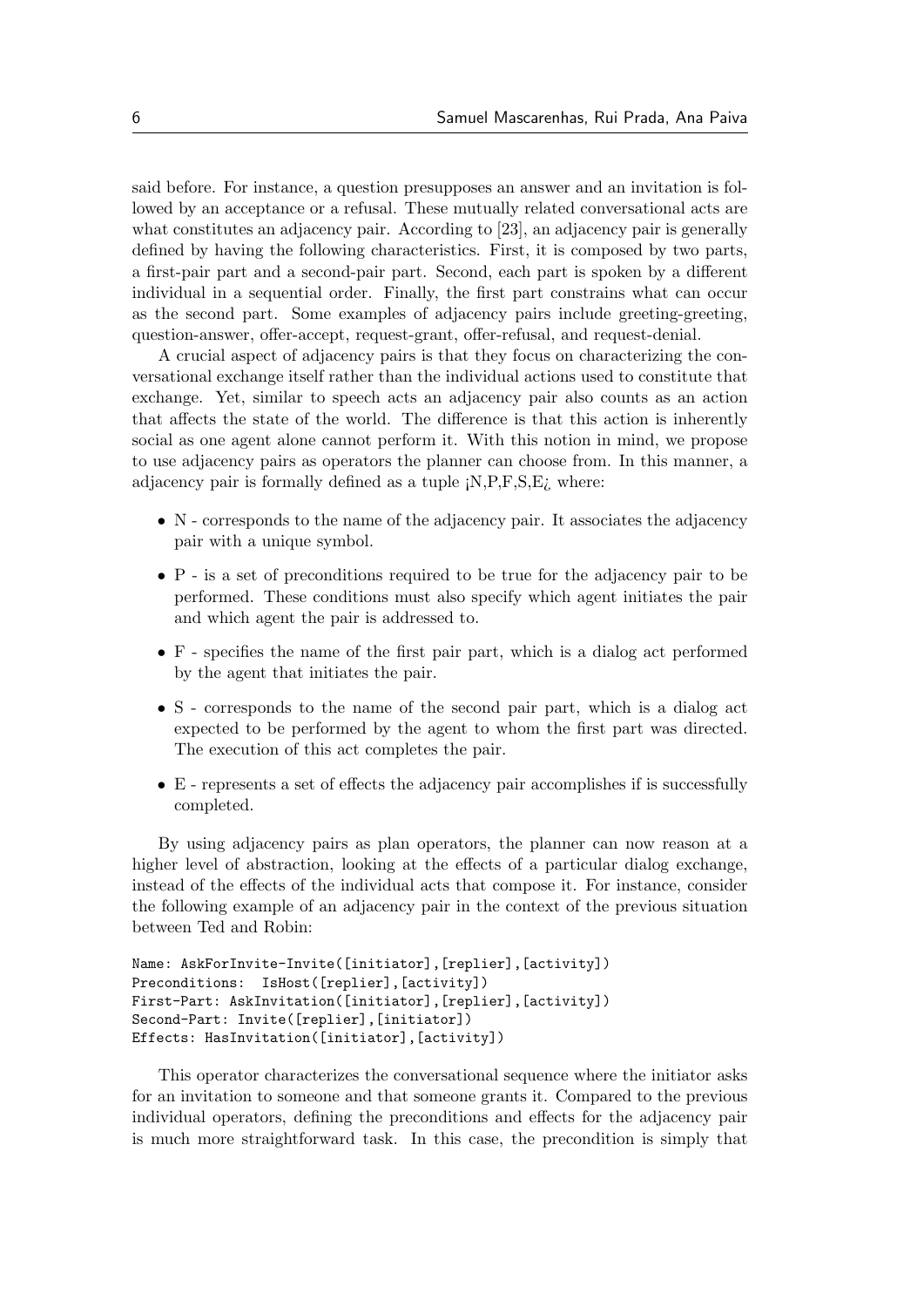some agent is hosting an activity and the effect is that the agent who initiates the pair gets an invitation. Therefore, a complete plan for Ted's intention only requires the joint performance of this operator by Ted and Robin, substituting the variables ([initiator], [replier], [activity]) for (Ted, Robin, Party).

To perform the adjacency pair, Ted starts by executing the AskInvitation act towards Robin and waits for Robin to complete it. Robin, after perceiving Ted's act, becomes aware that Ted is expecting a reply. Now if Robin indeed wants to invite Ted, the agent performs the second-part of the pair and completes the desired sequence. Ted will then have attained success in its intention. But there is the possibility that Robin does not want to invite Ted. To handle this situation, we propose that the replier agent is able to choose between alternative adjacency pairs, as long as the first-part of the pair is the same. For instance, an alternative adjacency pair for this example could be:

```
Name: AskForInvite-Refuse([initiator],[replier],[activity])
Preconditions: IsHost([replier], [activity])
First-Part: AskInvitation([initiator],[replier],[activity])
Second-Part: Refuse([replier],[initiator])
Effects: !HasInvitation([initiator],[activity])
```
As both pairs share the same initiation act, Robin is able to respond to Ted with a Refuse dialog act. As a result, the original plan of Ted fails, and the agent must find an alternative plan or give up on its intention. In the next section, we will describe how this proposed model of adjacency pairs was integrated in our agent architecture.

# 4 Integrating Adjacency Pairs in a Cultural Agent Architecture

Building agents that able to interact with each other in a social manner like humans do is a challenge that is being pursued by many researchers in the virtual agent's community. Our overall goal is to build upon the work that has been done so far and develop an architecture which creates agents that not only react and behave in a believable way but also do so according to their specified culture. With this notion in mind, our proposed architecture was implemented by extending an already existing one [3], which not only endows the agent with the capacity for deliberation and means-ends reasoning (based on the BDI paradigm [6]) but also give agents the capacity to emotionally appraise and react to events (following the OCC model of emotions [20]).

Figure 1 shows the overall diagram of the proposed cultural agent architecture. In general terms, it works in the following manner. Events that happen in the environment are first perceived by the agent's sensors. Then, the event is translated according to the culture's predefined symbols. This translation is performed using a simple association mechanism between a physical gesture and a particular meaning. For instance, when an agent performs a "thumbs-up" gesture, in one culture this gesture can be interpreted as "confirm" act, while in another culture, it can be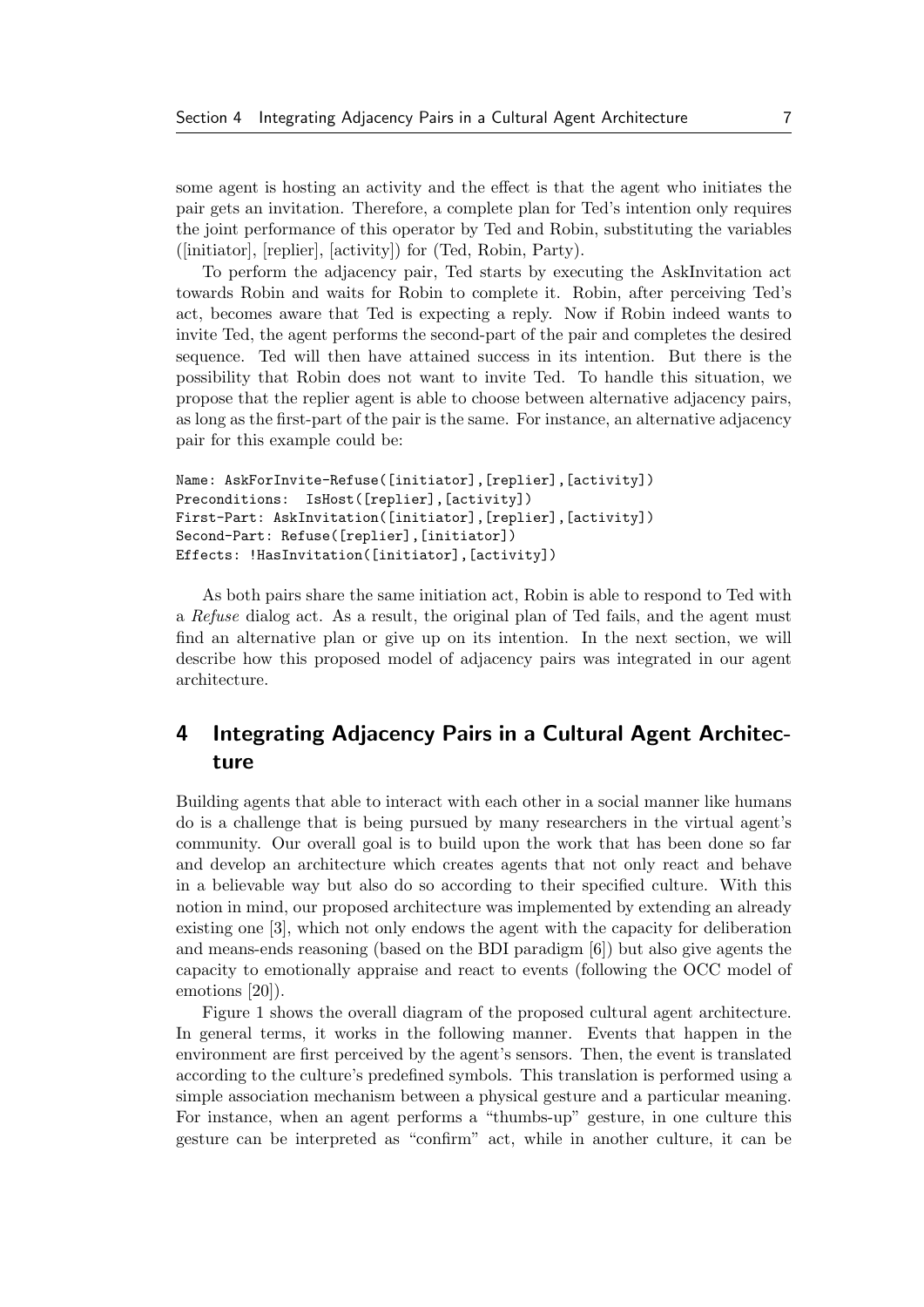

**Figure 1:** Cultural Agent Architecture Diagram

interpreted as an "insult" act. After being translated, the event is subjectively appraised by the agent to determine how it will affect its affective state, which is composed by a set of active emotions and an overall mood. As described in [19], this subjective evaluation is biased by the cultural parametrisation of the agent. Simultaneously, the other elements of the agent's Internal State are updated as well.

Two different layers are responsible for determining the next action performed by the agent. The Reactive Layer enables the agent to quickly react to particular affective states, while the Deliberative Layer is responsible for the agent's pro-active behaviour. Regarding the latter, the agents selects its current intention based on the goal with the highest expected utility. This utility is influenced by the cultural parametrisation, as described in [19]. Subsequently, a partial-order planner is used to build a plan that achieves the desired goal condition. To do this, the planner uses a library of domain operators that are predefined in an XML file. It is in this library where the adjacency pairs are specified, along with the other possible actions.

The specification of an adjacency pair involves defining the attributes previously proposed, namely, its name, preconditions, first act, second act, and effects. Regarding the latter, it is possible to define not only logical effects but also effects on the agent's motivational drives. For example, the AskForInvite-Invite pair can be defined with a positive contribution to the affiliation drive of the agent that initiates the pair while the *AskForInvite-Refuse* would have a negative contribution instead.

After the plan is built, the next action of the plan is sent for execution through the agent's effectors. If that action is a adjacency pair, then its first act is sent for execution instead. In this case, the agent creates a monitor that awaits the desired second act response from the other agent. This monitor has a limited lifetime. If the other agent does not reply before the monitor expires, then the agent considers that the adjacency pair was not successful and searches for an alternative way for achieving its intention. This also happens if the other agent does reply but using an alternative adjacency pair which does not have the desired effect for the first agent.

Every time an agent perceives a new event, it checks if the action performed corresponds to the first-pair part of any adjacency pair. If it does and if the agent was the target of the act, the agent determines the set of possible responses by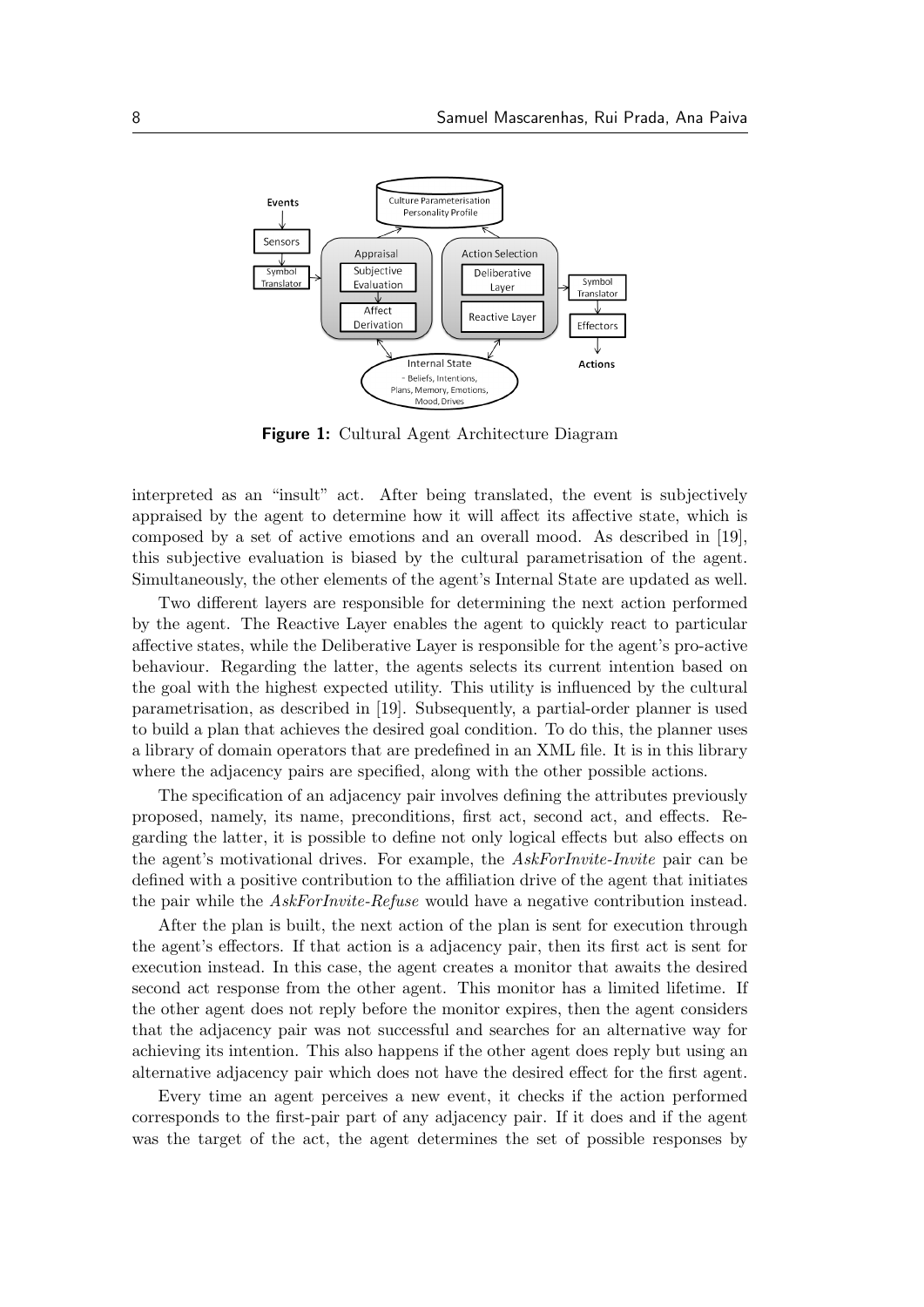looking at all the adjacency pairs that start with the act performed by the initiator agent. From this set, the agent chooses the adjacency pair that has the highest overall contribution in terms of drives and does not conflict with the agent's current intention. After the adjacency pair is chosen, its second act is selected for execution.

Finally to enable different verbal styles in the adjacency pairs, the following simple mechanism was implemented. Whenever the agent wants to perform a dialog act of a particular pair, it chooses the verbal style that it wants to use. This is a similar solution to the one adopted in [28]. The selection is directly based on the scores for the cultural dimensions specified in the agent's cultural profile. This means that if the culture is defined with a high individualism/collectivism score, the agent selects the direct/indirect verbal style. The same logic is applied between the power distance and status-oriented vs person-oriented styles and between masculinity-feminity and self-enhancement vs self-effacement verbal styles. The name of the dialog act as well as the selected verbal style are then sent to a language engine who is responsible to retrieve a matching predefined utterance using a template based mechanism.

### 5 Case Study



Figure 2: Horatio (H) and Francesco (F) talking to each other

Using the developed architecture we created a small scenario, which consists of a short social interaction between two virtual agents, named Francesco and Horatio (see Figure 2). Two different cultural parametrisations (IML and CFH) were ascribed to these agents. The IML culture was set as individualistic, masculine, and with a low power distance. Oppositely, the CFH culture was parametrised as collectivistic, feminine, and with high power distance. Note that the parametrisation only differs in the scores assigned to the cultural dimensions. Then, based on the mechanism previously described, the IML version adopts a verbal style that is direct, person-oriented and self-enhancing, whereas the CFH version employs a style that is indirect, status-oriented, and self-effacing.

The interaction starts with the two agents meeting for the first time. They begin by forming an intention to greet each other, which is mutually accomplished by performing a Greeting-Greeting adjacency pair. Table 1 shows the subtle difference in the verbal style used in the two versions. After the greeting, Francesco creates an intention to request Horatio to show him around, given that he is new to the place. To achieve this intention the planner creates a plan that requires the performance of a Request-Acccept adjacency pair. Francesco initiates the pair by stating his request and Horatio follows with an agreement. As shown in Table 2, Francesco uses a direct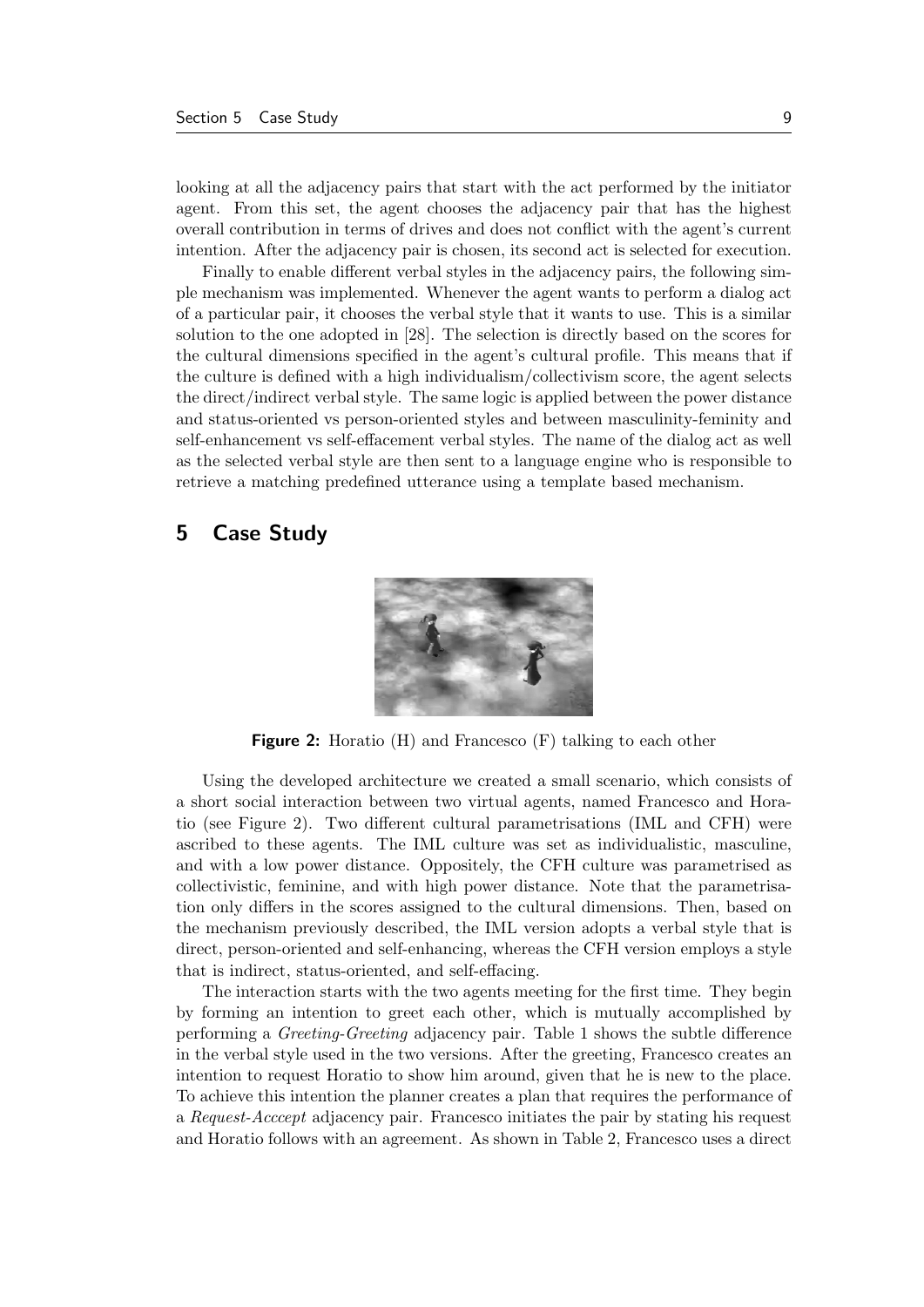| <b>IML: Person-Oriented</b>   | CFH: Status-Oriented              |
|-------------------------------|-----------------------------------|
| F: Hi! My name is Francesco.  | F: Good afternoon! My name is     |
|                               | Francesco.                        |
| H: Hello! My name is Horatio. | H: Greetings! My name is Horatio. |
|                               |                                   |

Table 1: Greeting-Greeting Pair

| Table 2: Request-Accept Pair |  |  |  |  |
|------------------------------|--|--|--|--|
|------------------------------|--|--|--|--|

| <b>IML</b> : Direct        | CFH: Indirect                                                                     |
|----------------------------|-----------------------------------------------------------------------------------|
| F: Can you show me around? | F: It would be nice if someone could                                              |
|                            | show me around.                                                                   |
|                            | H: Yes, I can do that. I have some time   H: Yes, I can do that. I have some time |
| to spare now.              | to spare now.                                                                     |
|                            |                                                                                   |

|  |  | Table 3: Question-Answer Pair. |  |
|--|--|--------------------------------|--|
|--|--|--------------------------------|--|

| <b>IML: Self-Enhancement</b>                                                  | CFH: Self-Effacement            |
|-------------------------------------------------------------------------------|---------------------------------|
| F: Do you know this place well?                                               | F: Do you know this place well? |
| H: Are you kidding? I know these $\vert$ H: Well yes, but there's not much to |                                 |
| woods like the palm of my hand.                                               | know. It is a small place.      |
|                                                                               |                                 |

verbal style in the IML version and an indirect style in the CFH version. Finally, Francesco forms an intention to ask Horatio if he knows the place well. To achieve this, he starts a Question-Answer pair towards Horatio, who replies using either a self-enhancement or a self-effacement verbal style (see Table 3).

Note that in the case of Francesco, these intentions are formed based on the predefined goals associated to his individual profile. However, in the case of Horatio, his intention of replying is derived automatically from the fact that he perceives that Francesco is starting an adjacency pair and so he is expecting a reply from him. In the version of the architecture without the adjacency pairs, one would also have to predefine goals for Horatio to reply.

# 6 Evaluation

Using the small case study presented, we performed an evaluation to analyse the impact on users of using different verbal styles in a simple social interaction between agents. The goal was to see if the user's opinions about the characters would change and to investigate which particular verbal styles the users would find more appropriate.

### 6.1 Design

A video of each cultural version of the characters was created. Both videos were then segmented into three different clips, one for each verbal style manipulation applied in the interaction (see Table 1, 2, and 3). All of the clips were then used in an online questionnaire. As the clips and the questions were in English, we only selected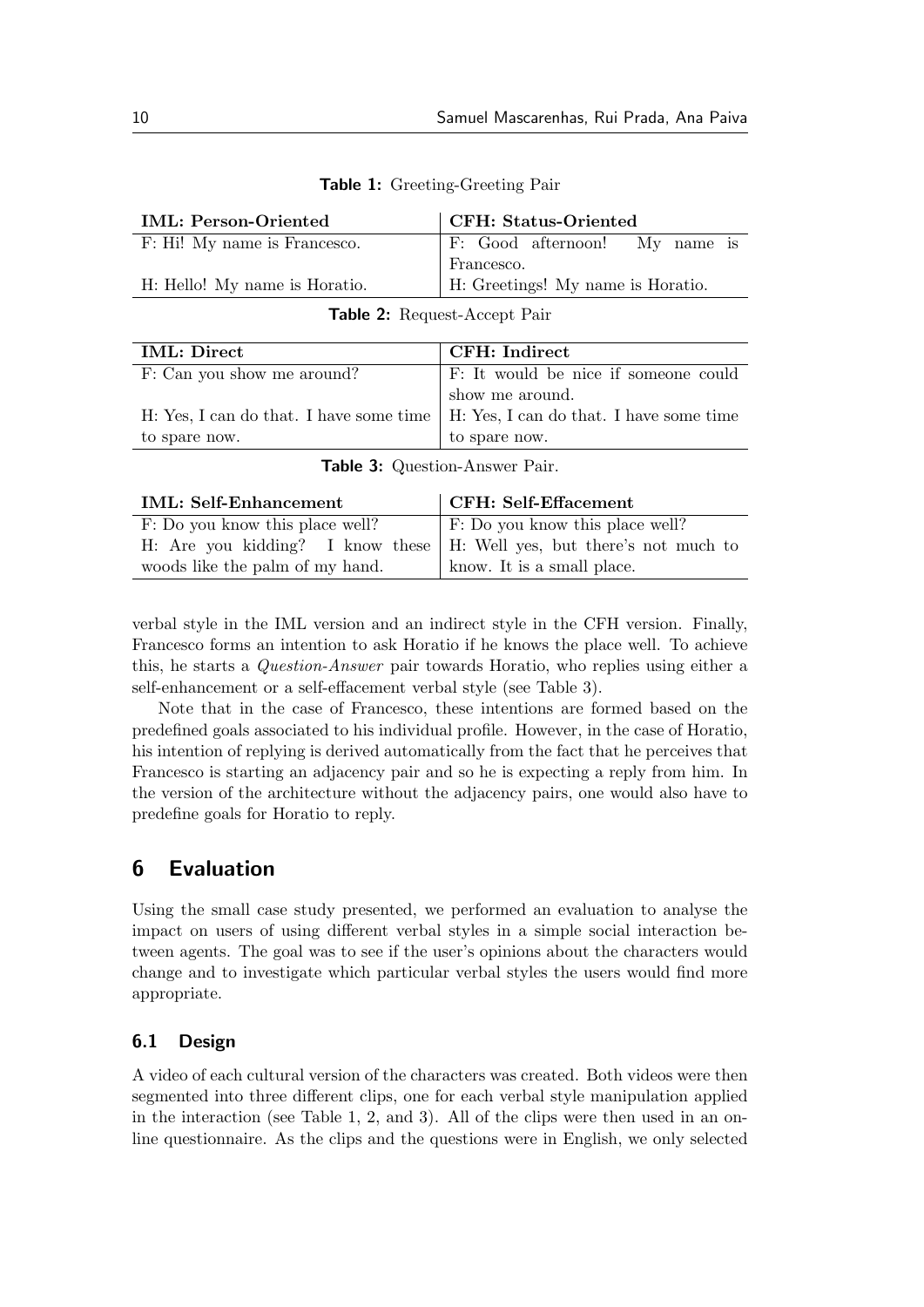participants that had a good knowledge of the language. Before starting the questionnaire, participants had to read a small introduction text that indicated they were about to watch two versions, named A and B, of a situation where two characters interact with each other. Since the experiment used repeated measures, participants were randomly assigned to a visualisation order. This means that roughly half of the participants saw version A first, while the others saw version B first.

After each clip of each version, participants were initially asked to state their opinion (using a 7-point Likert scale) about a statement that is related to the perception of the verbal style manipulation that was applied in the clip. For the first clip this statement was "I feel the characters greeted each other in an formal manner"; for the second clip it was "I feel that Francesco asked Horatio to show the place around in a direct manner" and finally the statement for the third clip was "I feel that Horatio expressed his knowledge about the place in a modest manner." The rationale behind these questions was to verify if the different verbal styles applied were being perceived accordingly.

Afterwards, for each clip users had to answer how much they disagreed or agreed that the behaviour observed was appropriate. A 7-point Likert scale was again used. Our hypothesis was that participants would consider the cultural version of the characters that was closer to their cultural background as more appropriate.

Furthermore, to determine what opinions the subjects have on both agents, participants were asked to characterise the characters from each version according to the following set of bipolar adjective pairs: Approachable / Distant; Trusthworthy / Untrust- worthy; Assertive / Unassertive; Independent / Dependent; Polite / Impolite Proud / Humble; Respectful / Disrespectful; Unfriendly / Friendly; Relaxed / Tense; Warm / Cool; Caring / Uncaring; Collectivistic / Individualistic; Serious / Cheerful and Equalitarian / Hierarchical.

### 6.2 Results

In total, 28 participants (23 male and 5 female) did the experiment. All of the participants were Portuguese, aged between 19 and 25 years old. Because the data obtained did not follow a normal distribution and because repeated measures were used, the Wilcoxon statistical test was applied to determine if there were any significant differences between the perception of the two versions.

#### 6.2.1 Verbal style differences

Regarding the user's perception of the different verbal styles applied in each clip of the interaction, users found no significant differences in terms of the formality used in the greeting clip. It is possible that participants thought that the greetings differed not in terms of formality but more in terms of politeness as suggested by the results obtained in the adjective questions. It might also be the case that the difference between the two clips was too subtle to be noticed. However, there was a significant difference in the other two clips. The direct style was perceived as more direct (Mdn = 6) than the indirect (Mdn = 3),  $T = 3; p < 0,001; r = 0,65$ and the self-effacement style was perceived as more modest  $(Mdn = 6)$  than the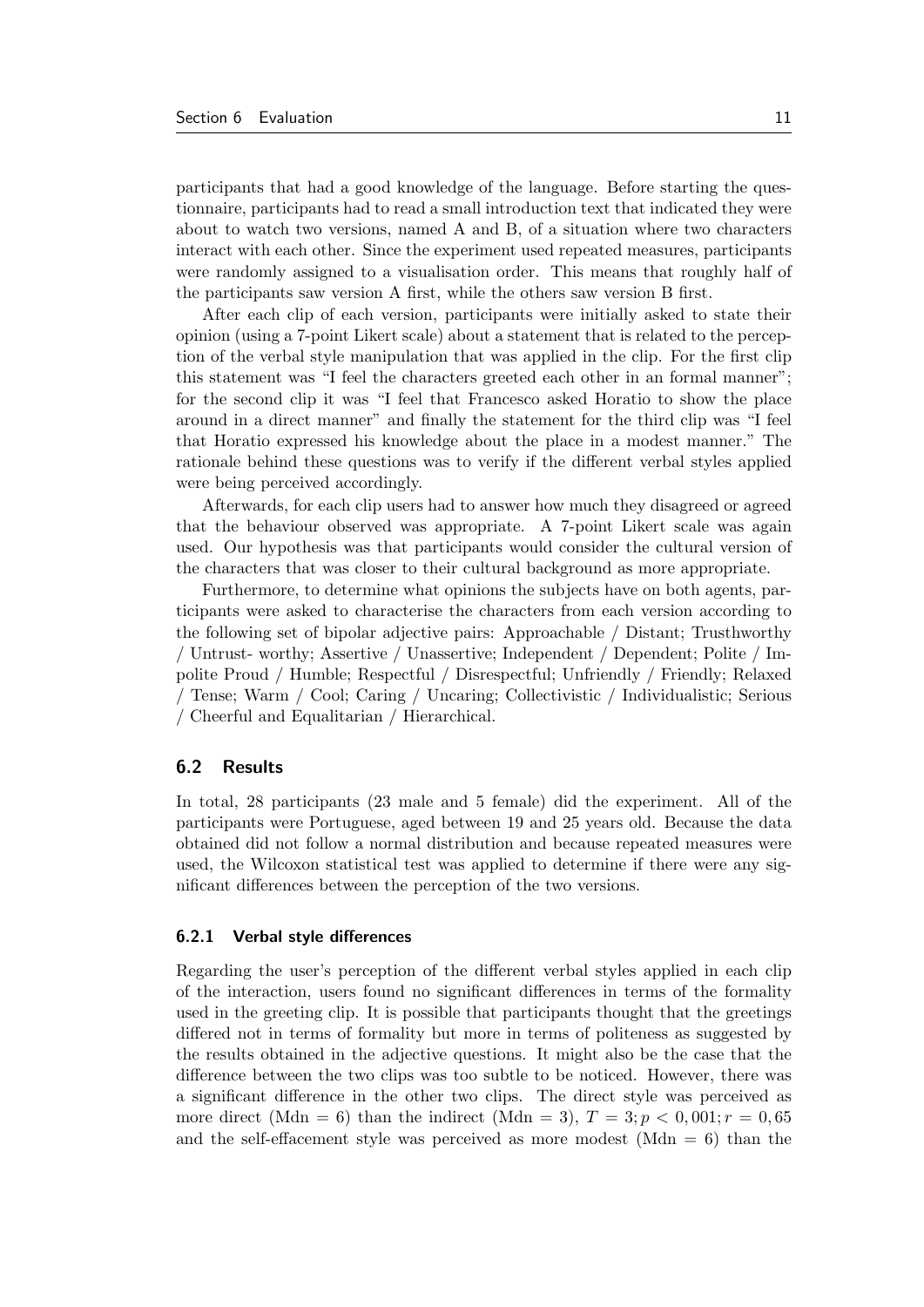self-enhancement style (Mdn = 2),  $T = 0$ ;  $p < 0$ , 001;  $r = 0$ , 83. Both results have a large effect size.

#### 6.2.2 Appropriateness of verbal styles

In Hofstede's dimensional model [9], the participant's culture is rated as strongly collectivistic, strongly feminine and with a power distance that is above average. As such, we were expecting that users would regard the indirect and the selfeffacement verbal styles as significantly more appropriate than the direct and the self-enhancement ones. Interestingly, the results obtained confirm this hypothesis only for the self-effacement verbal style (Mdn = 4) vs. self-enhancement (Mdn = 5,50), with a large effect size  $(T = 4; p < 0,001; r = 0,60)$ . As for the direct vs indirect style, the majority of users found that for this situation both styles were appropriate. It is possible that although the difference between styles were recognised appropriately the difference itself was too moderate to have a significant impact. There was also no significant difference in the perceived appropriateness of the Person-Oriented vs. Status-Oriented styles used in the greeting, possibly because the difference was too subtle.

#### 6.2.3 Adjectives

In terms of adjectives there were several significant differences between the two versions. The CFH agents were significantly perceived as more polite than the IML agents  $(T = 4; p = 0,031; r = 0,40)$ , more humble  $(T = 1; p < 0,001; r =$ 0, 78) and more respectful  $(T = 3; p = 0,005; r = 0,52)$ . On the other hand, the IML agents (individualistic, masculine, low-power distance) were perceived as significantly more cheerful  $(T = 5; p = 0,043; r = 0,38)$  and relaxed  $(T = 10; p = 0,043; r = 0,043; r = 0,043; r = 0,043; r = 0,043; r = 0,043; r = 0,043; r = 0,043; r = 0,043; r = 0,043; r = 0,043; r = 0,043; r = 0,043; r = 0,043; r = 0,043; r = 0,043; r = 0,$  $0,046; r = 0,37$ . There were no significant differences for the rest of the adjectives used in the questionnaire.

# 7 Related Work

In this article we presented a communication model that allows agents to plan conversations, based on the notion of adjacency pairs. The concept of adjacency pairs has also been implemented in the Thespian architecture [25], which is built on top of PsychSim [21], a general agent framework designed for generating social and goal-oriented behaviour. Thespian embeds communication norms in the character's conduct by using social relationships such as trust and liking and then by using adjacency pairs to represent temporary obligations between agents. An important difference between our architecture and Thespian lies in the action selection process. Thespian uses future projection by evaluating the expected effect of each possible action in the environment. In our architecture, the agent uses backwards chaining from a desired goal condition to the initial state. Thespian has been successfully used as the agent architecture that drives the behaviour of the virtual agents in the Tactical Language Training System [15]; an IVE for intercultural training where users learn the language and gestures of a foreign culture.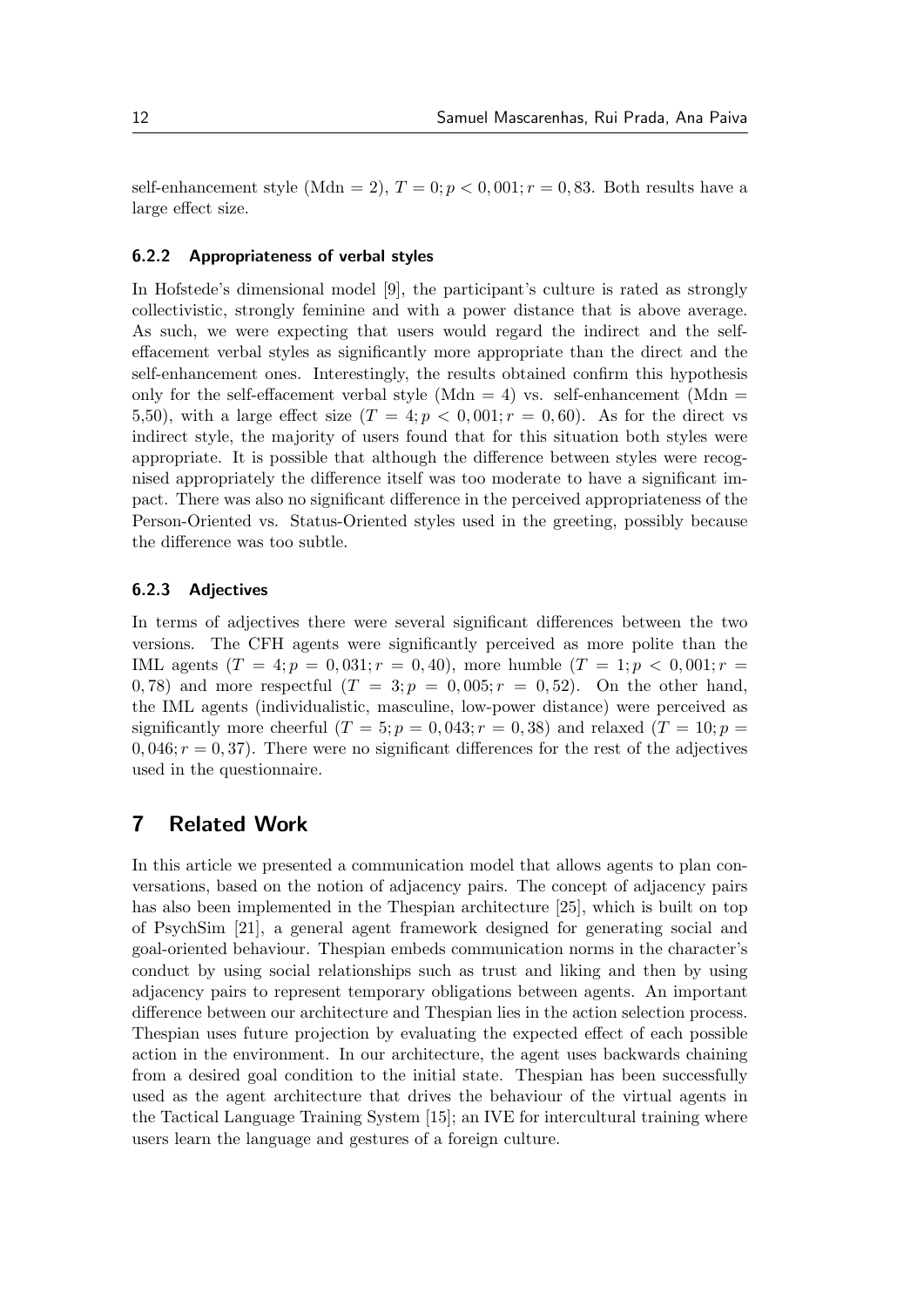In terms of modeling cultural differences, the work presented in this paper addressed a particular aspect of conversational behavior, namely the verbal style used by agents in their conversational exchanges. As described in [27], verbal styles are one of many conversational aspects that have cultural variability. To our knowledge, the work that has been done so far has focused on different aspects other than verbal styles. For instance, in the CUBE-G[4, 5, 22] project, a culturally-adaptable model was developed that affects the agent's gesture expressivity, usage of pauses, overlapping speech, posture, and topic selection in small talk. The developed model is based on Hofstede's dimensional theory [10] and on a large video corpus analysis of conversations held between Japanese and German people. Jan et al. [14] also proposed a model of culture-specific conversational behavior that models aspects such as proxemics, gaze and turn taking. A key aspect of these two previous models is that they are external to the agent's cognitive and affective processes, whereas our model of culture is explicitly modeled in the agent's architecture. This is also the case in the Culturally Affected Behaviour (CAB) model [26], which explicitly models socio-cultural norms and stereotypes in the agent's reasoning. With this information, the agent is capable of calculating tradeoffs between culturally-appropriate conducts and other goals. The main difference with our work is that CAB's cultural norms are tied to very particular tasks or actions such as giving alcohol or showing pictures of one's wife to a stranger. Our dimensional model addresses more general predispositions and behavioural tendencies.

# 8 Conclusion

In this paper we proposed to use adjacency pairs as the basic unit of conversation between virtual agents. In summary, the proposed model enables the agent to plan at a higher level of abstraction, reasoning about the effects of possible social interactions, instead of the effects of single dialog acts. Moreover, it enables agents to be explicitly aware that they are operating in a social context where acts of one agent towards another usually carry an expectation for the acts of that other agent.

The proposed model of adjacency pairs was then integrated in a virtual agent architecture that aims to simulate cultural differences in the agent's behaviour. In this paper, we focused on differences associated to the preference of verbal styles in verbal communication. Based on the scores for the cultural dimensions specified in the agent's cultural profile, the agent selects the corresponding verbal style to use in its utterances. With the resulting architecture we created a simple scenario where two agents have a small conversation between each other.

An experiment was then conducted where participants from Portugal observed two versions of these characters using different verbal styles. Since this country is rated as a strongly collectivistic and feminine culture, our hypothesis was that they would regard the indirect and the self-effacement styles to be more appropriate, yet we only could confirm this for the latter. More scenarios would give clearer results. Still, the results obtained indicate that the approach adopted is promising as it can give rise to detectable differences in users' opinions about agents behaviour.

As future work, we want to extend our model of adjacency pairs in order to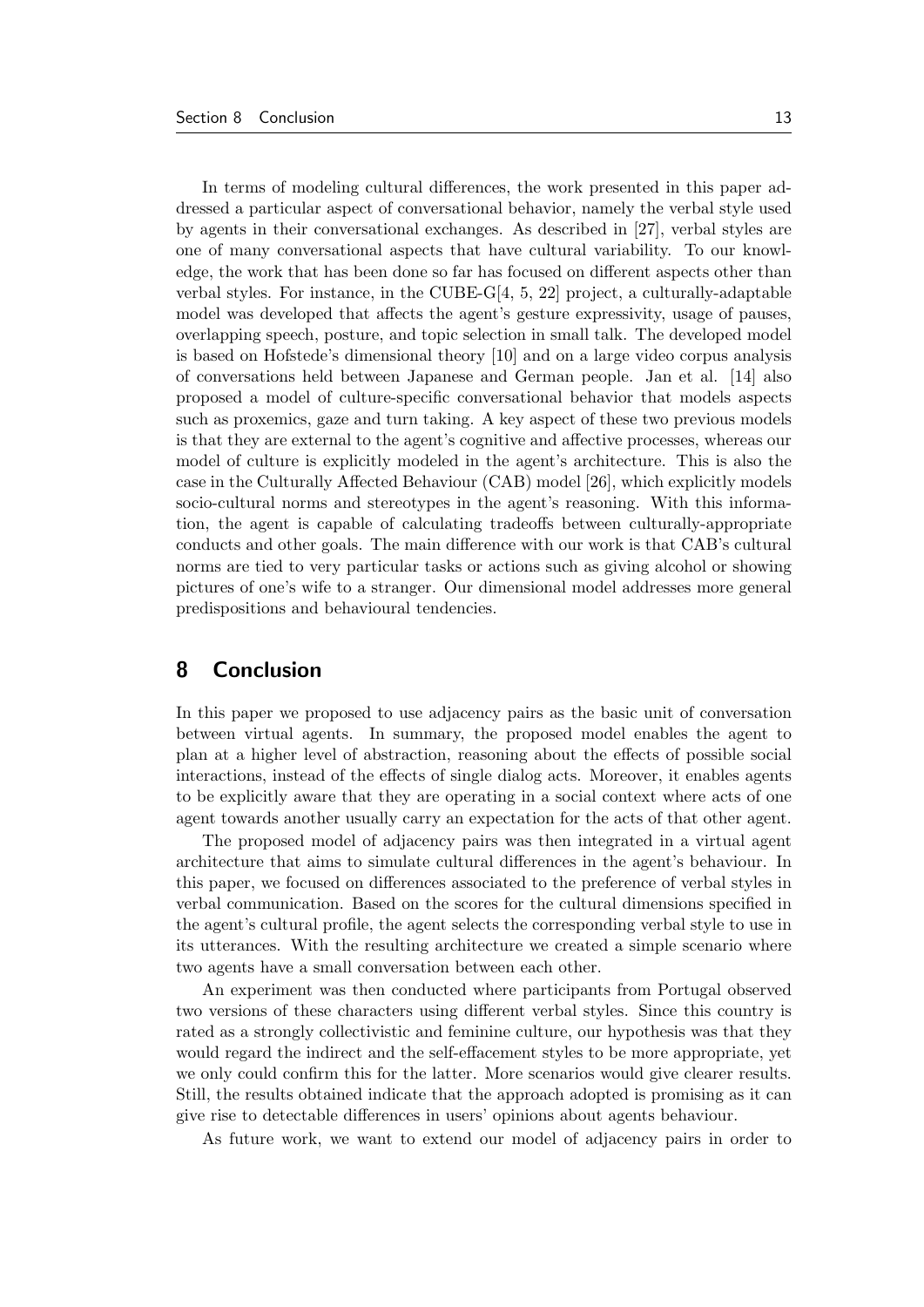model socio-cultural norms such as the ones defined in Thespian[25] or in CAB[26]. We also want to use and evaluate the model in more complex scenarios involving more than two agents. Also, the current selection for the verbal style can be significantly improved by considering not only the cultural dimensional score but also other contextual factors, such as the social relationship between the agents.

# References

- [1] J. Allen and D. Litman. Plans, goals, and language. Proceedings of the IEEE, 74:939–947, 1986.
- [2] Phillip R. Cohen. On knowing what to say: Planning speech acts. PhD thesis, University of Toronto, 1978.
- [3] J. Dias and A. Paiva. Feeling and reasoning: a computational model for emotional agents. In Proceedings of 12th Portuguese Conference on Artificial Intelligence, EPIA 2005, pages 127–140. Springer, 2005.
- [4] Birgit Endrass, Elisabeth Andr´e, Matthias Rehm, Afia Akhter Lipi, and Yukiko Nakano. Culture-related differences in aspects of behavior for virtual characters across Germany and Japan. In Proceedings of the 10th International Conference on Autonomous Agents and Multiagent Systems (AAMAS 2011), pages 441– 448, 2011.
- [5] Birgit Endraß, Yukiko I. Nakano, Afia Akhter Lipi, Matthias Rehm, and Elisabeth Andr´e. Culture-related topic selection in small talk conversations across germany and japan. In Hannes Högni Vilhjálmsson, Stefan Kopp, Stacy Marsella, and Kristinn R. Thórisson, editors, IVA, volume 6895 of Lecture Notes in Computer Science, pages 1–13. Springer, 2011. ISBN 978-3-642-23973-1.
- [6] Michael P. Georgeff and François Felix Ingrand. Decision-making in an embedded reasoning system. In IJCAI, pages 972–978, 1989.
- [7] J. Henderson, P. Fishwick, E. Fresh, F. Futterknecht, and B.D. Hamilton. Immersive learning simulation environment for chinese culture. In In Proceedings of Interservice/Industry Training, Simulation, and Education Conference, 2008.
- [8] Randall W. Hill, James Belanich, H. Chad Lane, and Mark Core. Pedagogically structured game-based training: Development of the elect bilat simulation. In In Proceedings of the 25th Army Science Conference, 2006.
- [9] G. Hofstede. Culture Consequences: Comparing Values, Behaviors, Intitutions, and Organizations Across Nations. Sage Publications, Thousand Oaks, 2001.
- [10] Geert Hofstede, Gert Jan Hofstede, and Michael Minkov. Cultures and Organizations: Software of the Mind. New York: McGraw-Hill, 3 edition, 2010.
- [11] Thomas Holtgraves. Language As Social Action: Social Psychology and Language Use. Lawrence Erlbaum Associates, 2002.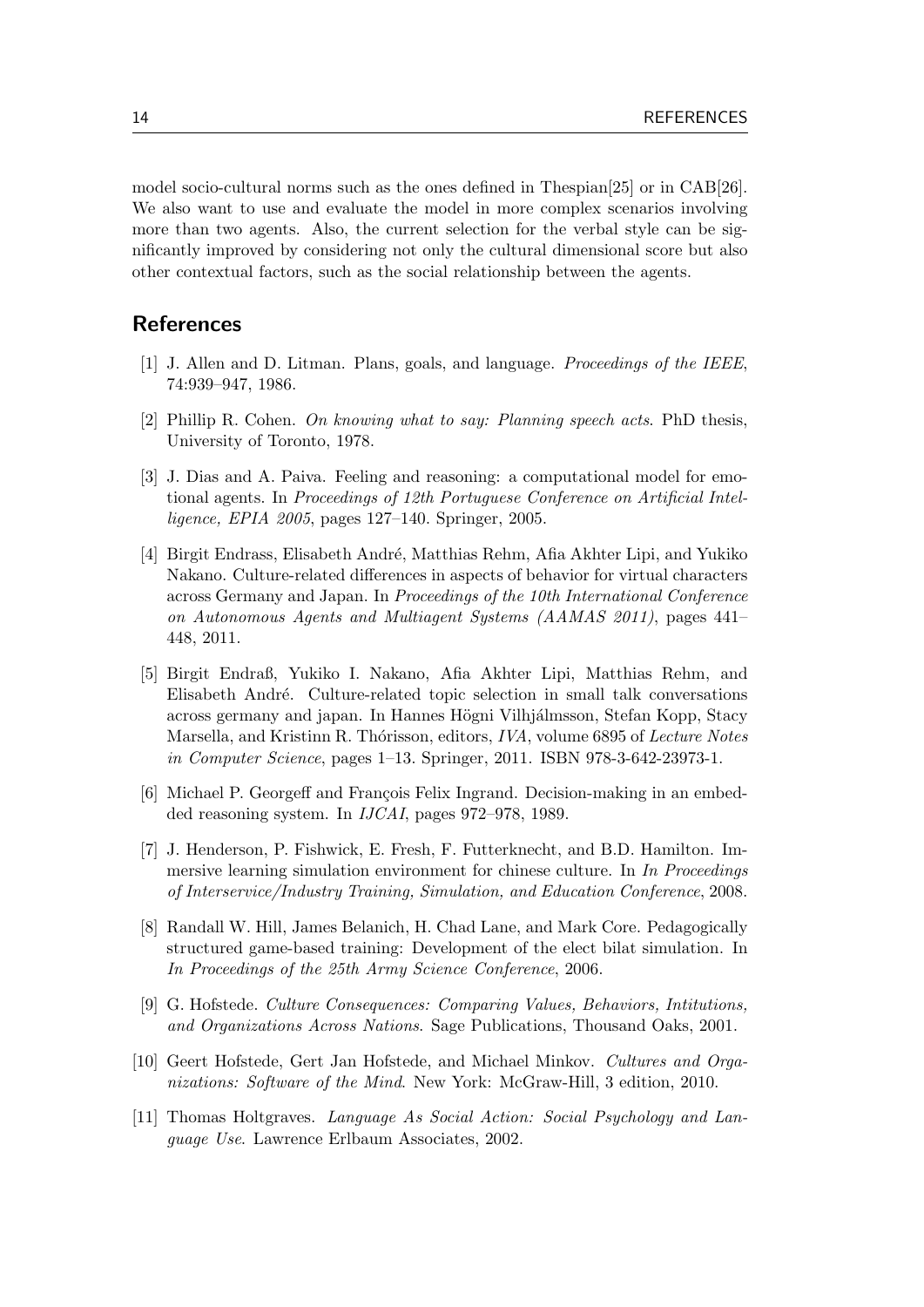- [12] R. J. House, N. Wright, and R. N. Aditya. Cross-cultural research on organizational leadership. cross cultural organizational behavior and psychology. In C. Earley and M. Eriz, editors, New Perspectives on International Industrial/Organizational Psychology, pages 535 – 625. Pfeiffer, 1997.
- [13] G J. Hofstede, P.B. Pedersen, and G. Hofstede. Exploring Culture Exercises, Stories and Synthetic Cultures. Intercultural Press, 2002.
- [14] Dusan Jan, David Herrera, Bilyan Martinovsky, David Novick, and David Traum. A computational model of culture-specific conversational behavior. In Intelligent Virtual Agents, pages 45–56, 2007. doi: 10.1007/978-3-540-74997-4.
- [15] W. Lewis Johnson, Carole R. Beal, Anna Fowles-Winkler, Ursula Lauper, Stacy Marsella, Shrikanth Narayanan, Dimitra Papachristou, and Hannes Högni Vilhjálmsson. Tactical language training system: An interim report. In James C. Lester, Rosa Maria Vicari, and Fábio Paraguaçu, editors, *Intelligent* Tutoring Systems, volume 3220 of Lecture Notes in Computer Science, pages 336–345. Springer, 2004. ISBN 3-540-22948-5.
- [16] W. Lewis Johnson, Hannes Högni Vilhjálmsson, and Stacy Marsella. Serious games for language learning: How much game, how much ai? In Chee-Kit Looi, Gordon I. McCalla, Bert Bredeweg, and Joost Breuker, editors, AIED, volume 125 of Frontiers in Artificial Intelligence and Applications, pages 306–313. IOS Press, 2005. ISBN 978-1-58603-530-3.
- [17] Tina Kluwer. "I Like Your Shirt" Dialogue Acts for Enabling Social Talk in Conversational Agents. In Proceedings of the 11th International Conference on Intelligent Virtual Agents (IVA), pages 14–27, Reykjavík, Iceland, 2011.
- [18] A.L. Kroeber and C. Kluckhohn. Culture: A Critical Review of Concepts and Definitions. MA: Peabody Museum, Cambridge, 1952.
- [19] S. Mascarenhas, J. Dias, R. Prada, and A. Paiva. A dimensional model for cultural behaviour in virtual agents. International Journal of Applied Artificial Intelligence: Special Issue on Virtual Agents, 2010.
- [20] A. Ortony, G. Clore, and A. Collins. The Cognitive Structure of Emotions. Cambridge University Press, UK, 1988.
- [21] David V. Pynadath and Stacy Marsella. Psychsim: Modeling theory of mind with decision-theoretic agents. In *IJCAI*, pages 1181–1186, 2005.
- [22] Matthias Rehm, Nikolaus Bee, Birgit Endrass, Michael Wissner, and Elisabeth André. Too close for comfort?: Adapting to the user's cultural background. In HCM '07: Proceedings of the international workshop on Human-centered multimedia, pages 85–94, New York, NY, USA, 2007. ACM. ISBN 978-1-59593- 781-0. doi: http://doi.acm.org/10.1145/1290128.1290142.
- [23] E. Schegloff and J. Sacks. Opening up closings. Semiotica, 8:289327, 1973.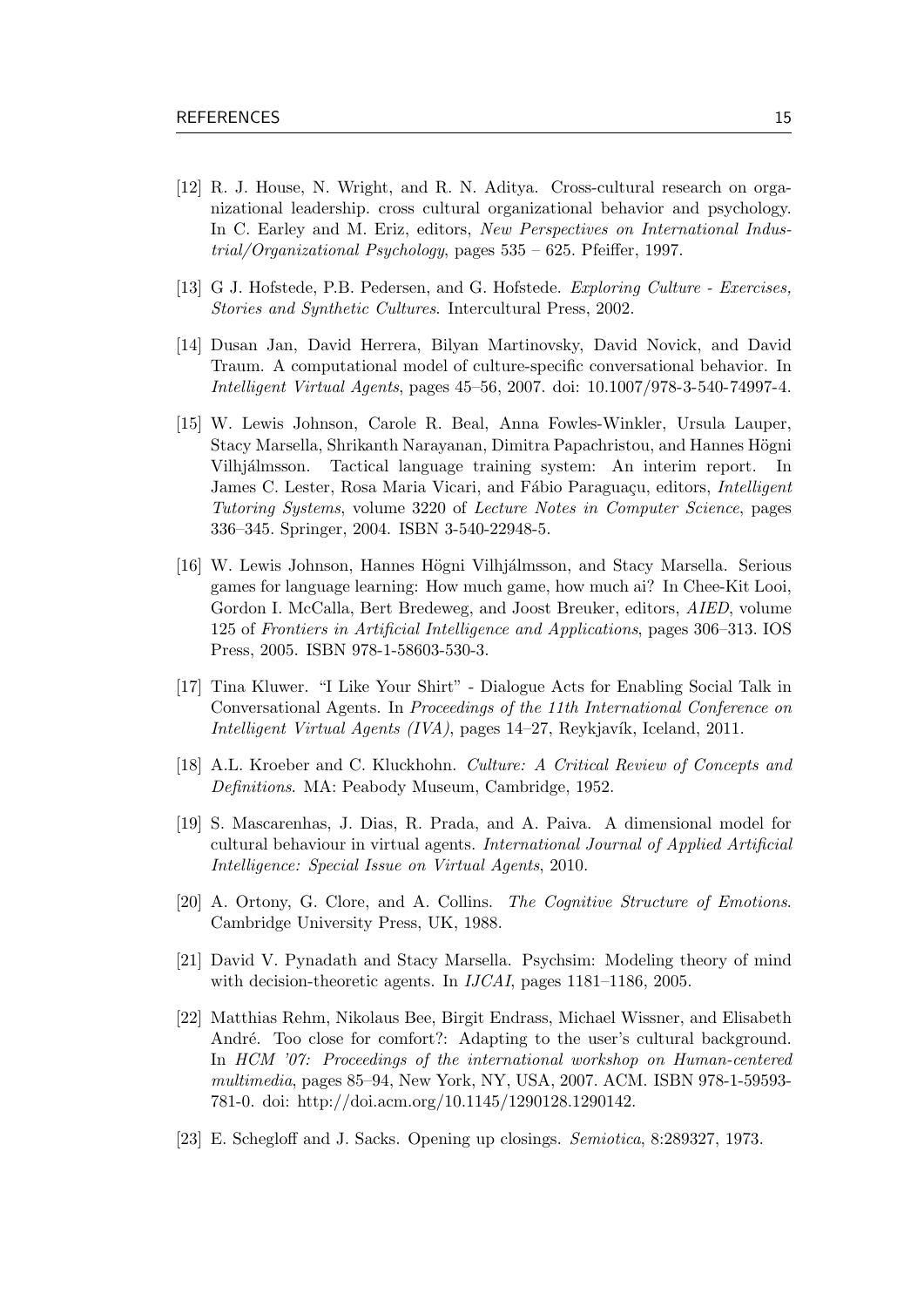- [24] J.R. Searle. Speech Acts. Cambridge University Press, UK, 1969.
- [25] Mei Si, Stacy Marsella, and David V. Pynadath. Thespian: Modeling socially normative behavior in a decision-theoretic framework. In Jonathan Gratch, Michael Young, Ruth Aylett, Daniel Ballin, and Patrick Olivier, editors, IVA, volume 4133 of Lecture Notes in Computer Science, pages 369–382. Springer, 2006. ISBN 3-540-37593-7.
- [26] S. Solomon, M. van Lent, M. Core, P. Carpenter, and M. Rosenberg. A language for modeling cultural norms, biases and stereotypes for human behavior models. In BRIMS, 2008.
- [27] Stella Ting-Toomey. Communicating Across Cultures. The Guilford Press, New York, 1999.
- [28] Marilyn A Walker, Janet E Cahn, and Stephen J Whittaker. Linguistic Style Improvisation for Lifelike Computer Characters. In AAAI 96 Workshop on AI, Alife and Entertainment, pages 61–68, 1996.